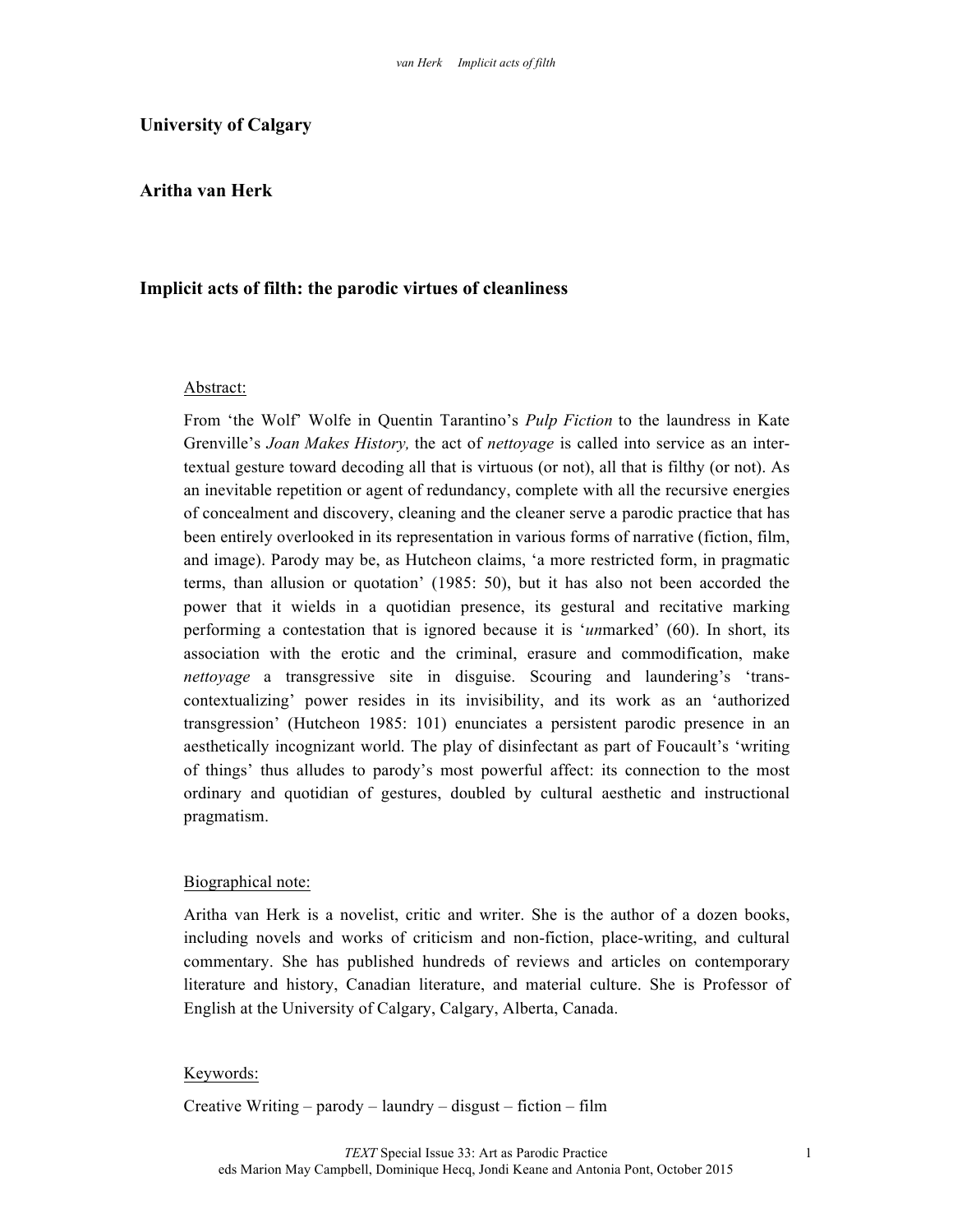# **The alienated laundress**

In one of the tantalizing fragments that Barthes gathers in *Roland Barthes*, the theorist muses, under the heading, '*Qu'est-ce qui limite la representation?'* ('What limits representation?'):

Brecht had wet laundry put in the actress's laundry basket so that her hip would have the right movement, that of the alienated laundress. Well and good: but stupid too, no? For what weighs down the basket is not wet laundry, but time, history, and how *represent* such a weight as that? It is impossible to represent the political: it resists all copying, even when you turn yourself out to give it all the more verisimilitude. Contrary to the inveterate belief of all social arts, where politics begins is where imitation ceases (1977: 154).

Barthes circles here the idea of representation as representational, questioning how simulation can counterfeit assertive meaning. His search for a 'neutral' zone in reading ultimately argues that the dislocating power of parody is dangerously complicit with established values; he claims that 'parody, or irony at work, is always *classic* language. What could a parody be that did not advertise itself as such? This is the problem facing modern writing: how [to] breach the wall of utterance, the wall of origin, the wall of ownership?' (1974: 45). All provocative, but in the larger frame of parody, we have lost sight of the hip of the 'alienated laundress'. We believe that parody gestures toward that which is obtrusively loaded as a site of meaning and implication, while ignoring how parody performs as a sub-text, occupying a zone peripheral or unimportant, but wielding by virtue of such inconsequential location even greater power than might be supposed. It is invisible parody that carries lethal impact, for its commentary performs *sotto voce,* tempting the reader to ignore its import. If as Nabakov claims, 'Satire is a lesson, parody is a game' (Appel 1967: 138), there are depths to be mined in the wet laundry weighing down the basket and the jut of the laundress's hip.

Barthes' example of Brecht's trying to capture the verisimilitude of the weight of a laundry basket certainly contains situational irony: Barthes died in 1980 from injuries sustained a month earlier when he was struck down by a laundry van while crossing a street in Paris, after a lunch with French socialist politicians. The potential for parody in that scene (the collision between the body of the person who declared the author dead, and the unfeeling metal force of a laundry truck delivering or gathering fresh and soiled linens), has not been exploited, but indirectly recites the very heart of the question I wish to explore here. What narrative legacy does grime enable and how does laundry perform parody?

# **Selling dirty laundry**

Filth and cleansing are so overused a thematic that they have become normalized to the point of invisibility. Virtue and honesty, fidelity and faithfulness, all appear as antidotes to dirt, disorder, and waste, their commonplace binary virtually erasing the category. The constant replication of this trope relegates it to impuissance. Within the wider sphere of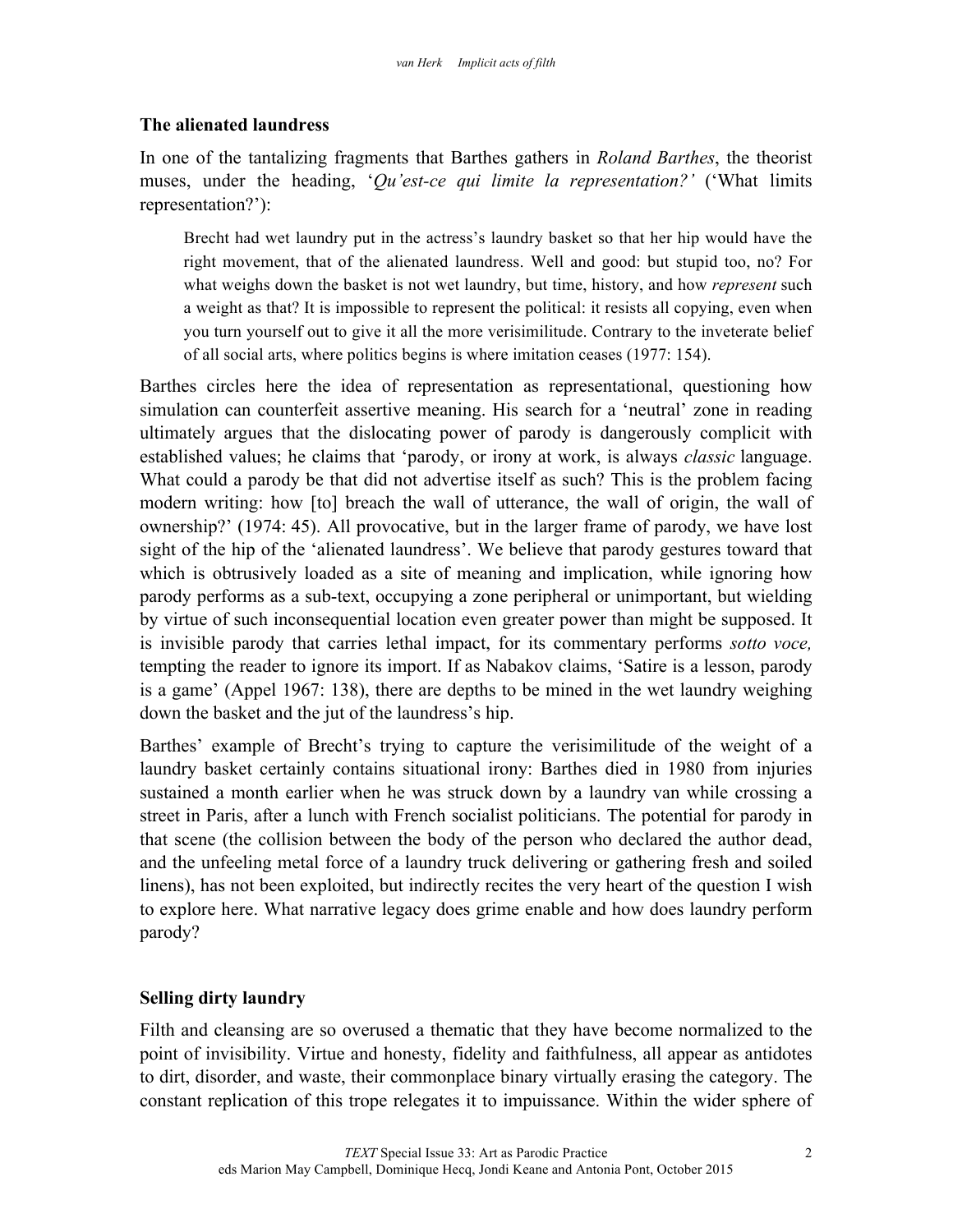pollution and cleanliness, real dirt – not just moral and metaphorical smut – has lost its putrid power and now become a fetishistic focus of scrutiny. Literal foulness is exposed in television reality shows about the dirtiest houses or humans as hoarders. Reportage and social media hunt down and celebrate gossip and scandal; note Australia's successful *Dirty Laundry Live*, the current panel game show that is part celebrity tabloid gossip and part quiz. The trash-mag element makes the process and the subject 'grubbier than ever'. Touted as 'dangerous' television by virtue of its live feed, the prurient interest in celebrity 'dirt' reduces laundry to metaphor. The lyrics of the 1982 Don Henley song, 'Dirty Laundry', summarize the urge toward voyeurism and mockery: 'Dirty little secrets, dirty little lies/We got our dirty little fingers in everybody's pie/Love to cut you down to size, we love dirty laundry.' Still, for all its figurative application, laundry remains laundry, and while advertising touts its degrees of immaculate whiteness, it has not been accorded attention as 'serious' parody. Mary Douglas argues that, 'if uncleanness is matter out of place, we must approach it through order. Uncleanness or dirt is that which must not be included if a pattern is to be maintained. To recognize this is the first step towards insight into pollution' (1966: 50). And if parody's ultimate task is to destabilize order through imitation, exaggeration and mimicry, then dirt's recurrence and eradication readily connects to parody's pattern of reenactment and reproduction. Laundry's connection to impurity occupies a destabilizing zone that implicitly echoes that of parody.

As an inevitable redundancy, complete with all the recursive energies of concealment and discovery, cleaning and the cleaner serve a parodic practice that has been entirely overlooked. Parody may be, as Linda Hutcheon claims, 'a more restricted form, in pragmatic terms, than allusion or quotation' (1985: 50), but it has also not been accorded the power that it wields in a quotidian presence, its gestural and recitative signal performing a contestation that is ignored because it is '*un*marked' (1985: 60). In short, its association with the erotic and the criminal, erasure and commodification, make *nettoyage* a transgressive site in disguise. Scouring and laundering's 'transcontextualizing' power resides in its invisibility, and its work as an 'authorized transgression' (1985: 101) enunciates a parodic presence in an incognizant world. The play of disinfectant as part of Foucault's 'Writing of Things' thus alludes to parody's presence and instructional pragmatism in the most ordinary of tasks, laundry.

Parody, as Hutcheon indicates, 'self-consciously and self-critically points us to its own nature' and 'refers both to itself and to that which it designates or parodies' (1985: 69). But if parody operates under the assumption that it must transcend the limits of the quotidian world, situations coded by daily life do not meet its benchmark. Hutcheon argues too that 'authorized' transgression enables the power of parody. I would contend that it is into this fissure of unsettled 'authorization' where laundry seeps, part of 'the circumstances, the events, the physical senses' that make this quotidian activity 'part of the social world, human life, and of course, the historical moments' available for parody (Said 1983: 4). Laundry's peculiarity is that it is both 'authorized' and without a scrap of authority, except for its domestic persistence. The clothing that we wear and the linen we use need cleansing. But is laundry itself art, or a cultural form? It metonymizes a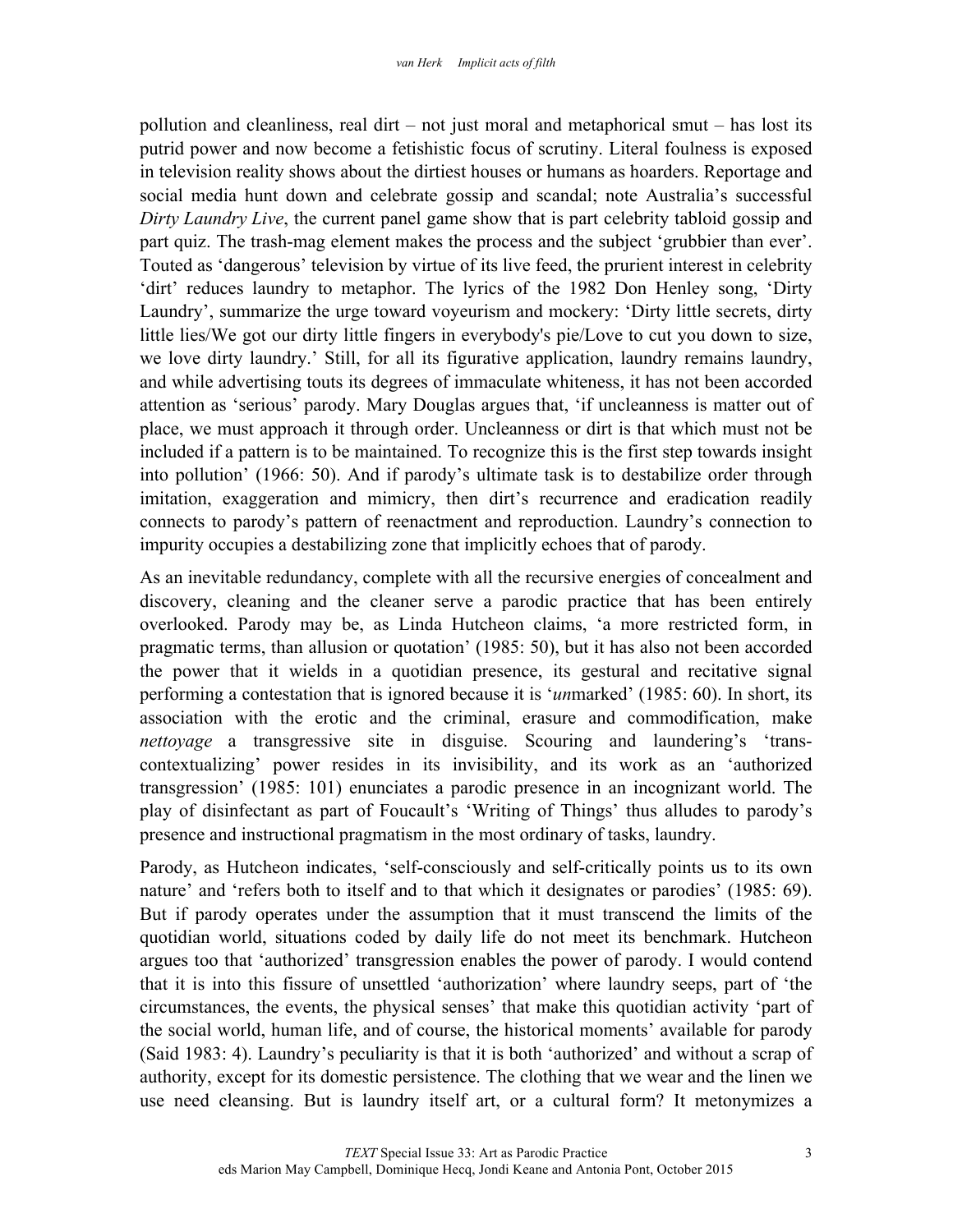disciplinary aesthetic, cleanliness emblematic of health or sexual continence, but this conjunction between theoretical and practical activity is the crux that would argue that laundry cannot parody, even if it serves as metaphor. The symbolic function of laundry is so commonly employed that its very ubiquity enables its invisibility, makes it erased and erasable, its function reduced to function alone. That essentialism then can only become a parody of its function by virtue of its implicit and explicit role as palindromic *nettoyage,* echoing the old joke, 'Why can't the comedian tell a dirty laundry joke? Because it always comes out clean'.

The discomfort of dirt/soil, a motif that requires eradication rather than celebration, offers itself then as a site of parody less self-reflexive than disguised, a removable sign employed to amplify a contrasting cultural element, particularly applicable to the cleaning and maintenance of clothing. Much theoretical discussion addresses the grammar of clothing, its 'play between visible outward appearance … and an essence which may not be visible but is nonetheless held to be more "real" than appearance' (Kuhn 1985: 45). This attention to dress as surface or veneer, signaling status, political affiliation, availability, disguise, and the celebration or subversion of sexual identification, deflects entirely from clothing's affect, how it signifies not only a possession, but a mobile and declarative adjunct to the body. The attention to clothing's role in code switching, subversion, and declaration has skirted its requirements in terms of storage, transportability, repair and maintenance. Laundry as incumbent act becomes mere servant then to more urgent questions populating the hierarchy of what clothing demonstrates; it is pressed into service as a vehicle for play and pedagogy, as a means by which to background the multiple choices of dress. In short, laundry's 'material intervention' (1985: 62) as per Terry Eagleton, in the conceptualizing of how art parodies its own performance, has been woefully under-estimated. Can laundry transcend its limited mythology? Or is it relegated to the narrow field of self-parody? I would argue that the metaphorical power of laundry is amplified by the larger subjects it serves: violence, gender, comedy, and class. Referent and reference, laundry then escapes autoreferentiality and its limited sphere.

# **The washerwoman sings**

Pace Brecht's 'alienated laundress', the figure of the washerwoman is again and again resurrected as a symbol of recalcitrance, mockery and indignity, as well as hardened labour and repetitive work. The laundress has been the instrument of literary wars, the butt of ridicule, a romanticized figure, and a rude mechanical, all prime subject matter for parody. For example, Leigh Hunt's 1814 piece, 'On Washerwomen', was meant to argue for a 'democratic aesthetic for the nineteenth century' (Dart 2012: 93), despite Hunt's characterizing washerwomen as 'tub-tumbling viragoes, with … brawny arms and brawling voices,' giving rise to 'hot, disagreeable, dabbing, smoaking, splashing, kitcheny' (Dart 2012: 43) associations. He paints a picture that is close to caricature, of the grumbling, fatigued and always-hungry laundress, but concludes the depiction with a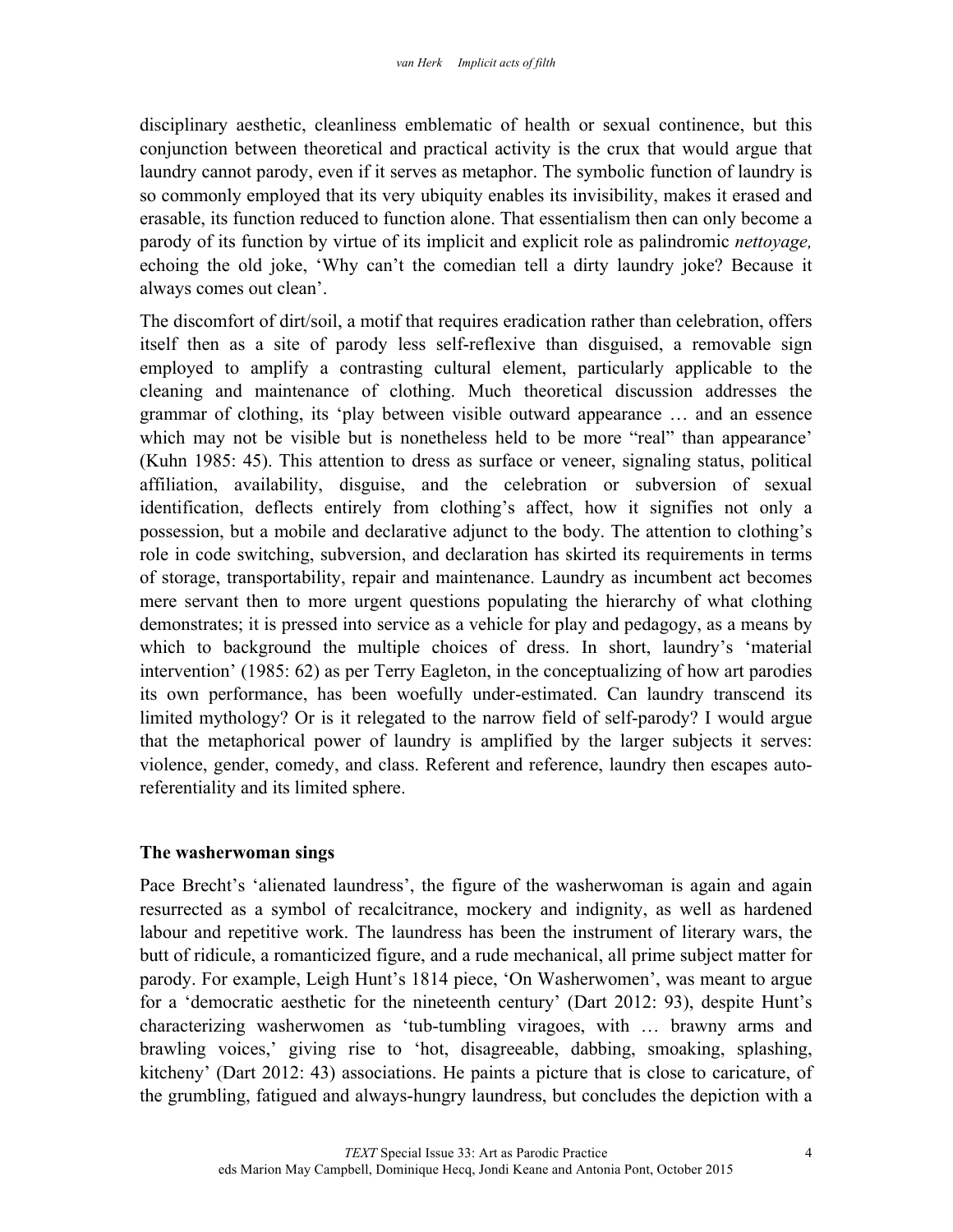moral that reprises Brecht's intention: 'whenever we hear a washerwoman at her foaming work, or see her plodding towards us with her jolly warm face, her mob cap, her black stockings, clattering pattens, and tub at arm's length resting on her hip-joint, we look upon her as a living lesson to us to make the most both of time and comfort' (Dart 2012: 44). Hunt's comic vignette triggered in 1823 a further parody, 'Letter from a Washerwoman,' by Caroline Bowles. In that piece, a semi-literate and heavily colloquial laundress named Patience Lilywhite laments the absurd notions and loose morals of her poet-lodgers and their abduction of her young daughter, in the process parodying 'the absurd pretensions of these [would-be] pagan poets' (Dart 2012: 95), and mocking as well Hunt's 'democratic' argument. That a laundress undercuts pretentious poets and their posturing only makes the disparagement more farcical.

The powerful voice of the washerwoman, however ill spoken, reverberates through narrative, from Joyce to Orwell. Although it parodies and is parodied, although this voice is scrambled and shrill, it is resolutely memorable. The Anna Livia chapter in *Finnegan's Wake* comprises 'a chattering dialogue across the river by two washerwomen who as night falls become a tree and a stone' (Ellman 1975: 299). In George Orwell's *1984,* Winston and Julia's escape to their secret flat is accompanied by the singing of the washerwoman in the courtyard below, a seeming marker of credulity, although her drudgery belies both innocence and happiness. 'There seemed to be no hour of daylight when she was not marching to and fro between the washtub and the line, alternately gagging herself with clothes pegs and breaking forth into lusty song' (1949: 200). As the object of their scrutiny, she is a distant figure, waging a drudgery of infinite rehearsal and repetition, doubling and mimicry both. Winston observes she is beautiful despite her menial routine: 'her life had been laundering, scrubbing, darning, cooking, sweeping, polishing, mending, scrubbing, laundering, first for children, then for grandchildren, over thirty unbroken years. At the end of it she was still singing' (1949: 219). Watching her, he speculates that the proles would someday awaken, and become 'conscious' of their disaffection. This attribution of value to the lowest rung of menial service performs the sleight of hand that argues for encoded intent, the laundress re-reading her own inscription, and inscribing yet again her discursive role as an echo, a chatterer, a singer, and a mouthpiece, full of sound, even though she has not the power to speak.

Two historical depictions of laundresses in contemporary fiction demonstrate the continued role of the silent washerwoman as 'the fusion of art and social praxis' (Eagleton 1985: 132). A figure of fun, mocked by those who deride the hands that expunge feculence, the washerwoman embodies powerlessness. She must play the role of an unpretentious figure who does not understand the truths she encounters or the economies that she enables. Her participation in her own silencing cousins parody in terms of the servant who knows the master's secrets but must turn a blind eye, and the master who must pretend that the servant does not know his secrets. Their mutual deception illustrates participatory parody.

In Margaret Atwood's 1996 novel, *Alias Grace,* Grace Marks routinely does laundry work, and it is around laundry that she garners a sense of her own place in the pantomime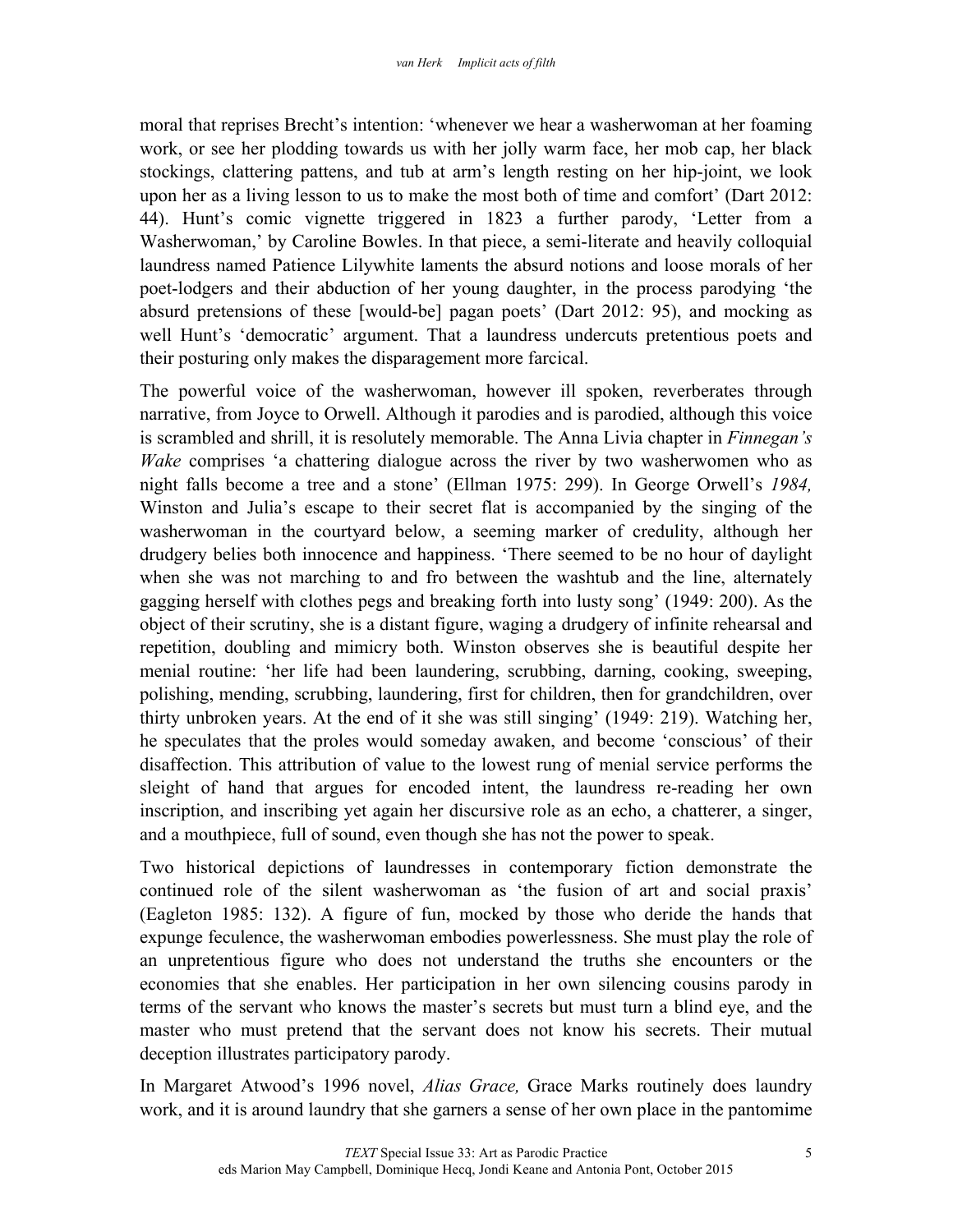of class enacted by servants and their employers. Her fellow maid, Mary, offers to her an ironically transposed interpretation of the role of servants:

She said that being a servant was like anything else, there was a knack to it which many never learnt, and it was all in the way of looking at it. For instance, we'd been told always to use the back stairs, in order to keep out of the way of the family, but in truth it was the other way around: the front stairs were there so that the family could keep out of our way. They could go traipsing up and down the front stairs in their fancy clothes and trinkets, while the real work of the place went on behind their backs, without them getting all snarled up in it, and interfering, and making a nuisance of themselves (Atwood 1996: 182).

The effacement that keeps the employers out of the way of the servants, a parodic inversion of power, is amplified especially by laundry's cryptic project. 'In the end, she said, we had the better of them, because we washed their dirty linen and therefore we knew a good deal about them; but they did not wash ours, and knew nothing about us at all. There were few secrets they could keep from the servants' (1996: 183). If knowledge is power and parody is a rebound from all that is prior, the lesson that Grace learns from Mary, that the role of servant is the superior position, inverts the class hierarchy. The same inversion is present in Kate Grenville's 1988 novel *Joan Makes History,* where we learn the 'true' history of Australia through the eyes of women who have access to the story behind the story, 'unofficial' truth. A washerwoman offers her perspective:

Women who wash other people's soiled garments learn a thing or two, and there were curious secrets ... I would as soon not have learned. I was nothing but the laundry woman: I, Joan, was a down-at-heel person who came humbly to the back entrances of all the grand houses on the hill, and spent my days scrubbing things on a ridged board, my hands growing puffy from the big bar of yellow soap. I scrubbed at soiled collars, cuffs full of gravy, socks full of holes: I poked at bed linen tangling in the copper, and heaved and grunted afterwards, hoisting the dripping sheets up into the sun on the clothes-prop (Grenville 1988: 86).

Joan's work week is an inescapable litany of toil: 'from Monday to Saturday my hands were in suds and starch or struggling with the heavy linen of gentry's tables and beds, and I had plenty of time and mind left over from these activities to consider the whims and fancies and all the tricks and little secrets that my gentry got themselves up to in the garments I knew so intimately' (1988: 88). The laundress's effortless reading of secrets from the clothing she scours undermines her 'gentry's' assumption of privacy. Through her association with filth and its erasure, the washerwoman and the work she does become a discursive site that argues for the multiplicity of its references, a 'repetition with critical difference that allows ironic signaling of difference at the heart of similarity' (Hutcheon 1985: 26). While the dual manipulation and dismissal of laundry (whether action or object) has made it seem predictable, it performs in fact with a subversive energy that calls into question its own repudiation. While laundry is treated as superficial, domestic, and of no importance, background or sub-ground, its power resides in its ability to parody not only its ubiquitous presence but those elements that choose to disregard it.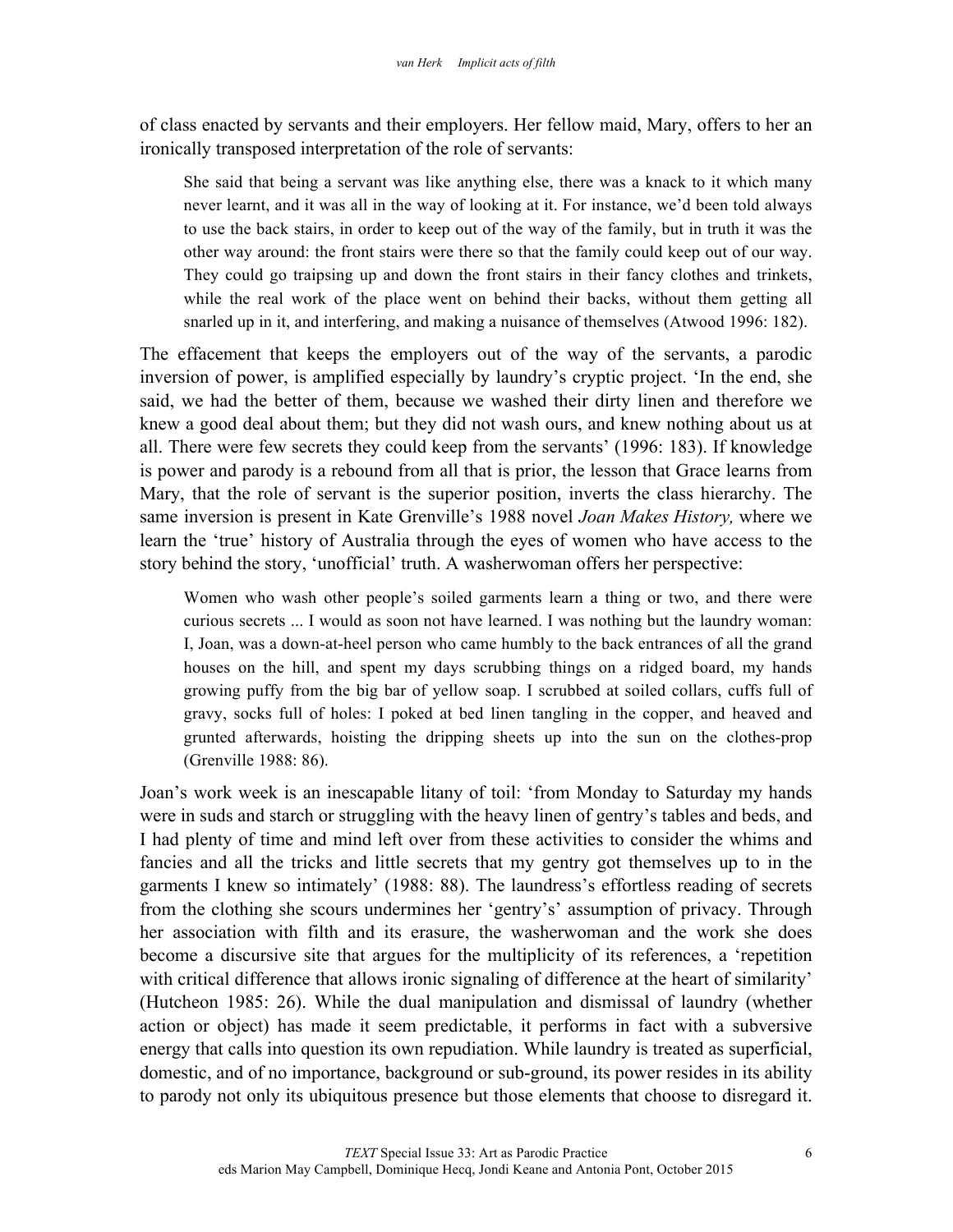Traditionally a stand in for sin and shriving, cleansing and disinfection, purification and purgation, because it is 'laundry', that feminized and domestic activity, it is inevitably accorded a secondary and trivial role, *de minimis* to matters of political or historical importance. But that same peripherality enhances its parodic power. By virtue of its inconsequential affect, laundry can exert a powerful punch in terms of what shouted or silent, what is known or not known, and what is important or unimportant.

# **The stinking buck basket**

Laundry's marginalization has meant that it frequents comedy. Shakespeare's *Merry Wives of Windsor* extracts much of its slapstick effect from laundry, soiled clothing and misbehaviour parts of the same equation. While the play is very much a comedy of manners (and one of Shakespeare's weaker efforts), the buck basket or laundry basket becomes the item that parodies the 'weapons' that the men deploy. Men rely on property and power in order to gain their ends, but the women need no such heavy artillery. Instead, their witty employment of the laundry basket as hiding place, punishment, and alibi altogether decrees the parody that pushes the play past its emblematic isolations. Falstaff wants to make love to Mistress Ford because he believes that her husband has money and she has the keeping of his purse; Falstaff means to make them 'exchequers' (I, 3, 369; all references are to Act, Scene, lines in common editions) to himself. The women, Mistress Ford and Mistress Page are well-acquainted with the flattery of men; 'I will find you twenty lascivious turtles ere one chaste man' (II, 1, 642-43) declares Mistress Page. Their husbands, obtuse and suspicious, worry that their wives are unfaithful; their goal is to 'test' them to see if they are to be trusted. But the women are more than ready for the false flattery of Falstaff and the jealousies of husbands. Mistress Ford, says 'Go to, then: we'll use this unwholesome humidity, this gross watery pumpion; we'll teach him to know turtles from jays' (III, 3, 1440). And Mistress Page says, 'Look, here is a basket: if he be of any reasonable stature, he may creep in here; and throw foul linen upon him, as if it were going to bucking: or,  $-$  it is whiting-time  $-$  send him by your two men to Datchet-mead' (III, 3, 1520-1524). When Falstaff arrives at the home of Mistress Ford, she evades his advances until, as pre-arranged, Mistress Page comes running to warn them that Master Ford is on his way. Falstaff is stuffed into the laundry basket and under the nose of the jealous husband, is carried out in that basket of fetid linen, and thrown into the Thames. He deludes himself that he has escaped detection, but his recounting of the event is pure farce, doubled because he is unwittingly telling his tale to Mistress Ford's husband, the man he sought to elude.

Falstaff: By the Lord, a buck-basket! rammed me in with foul shirts and smocks, socks, foul stockings, greasy napkins; that … there was the rankest compound of villanous smell that ever offended nostril.

Ford: And how long lay you there?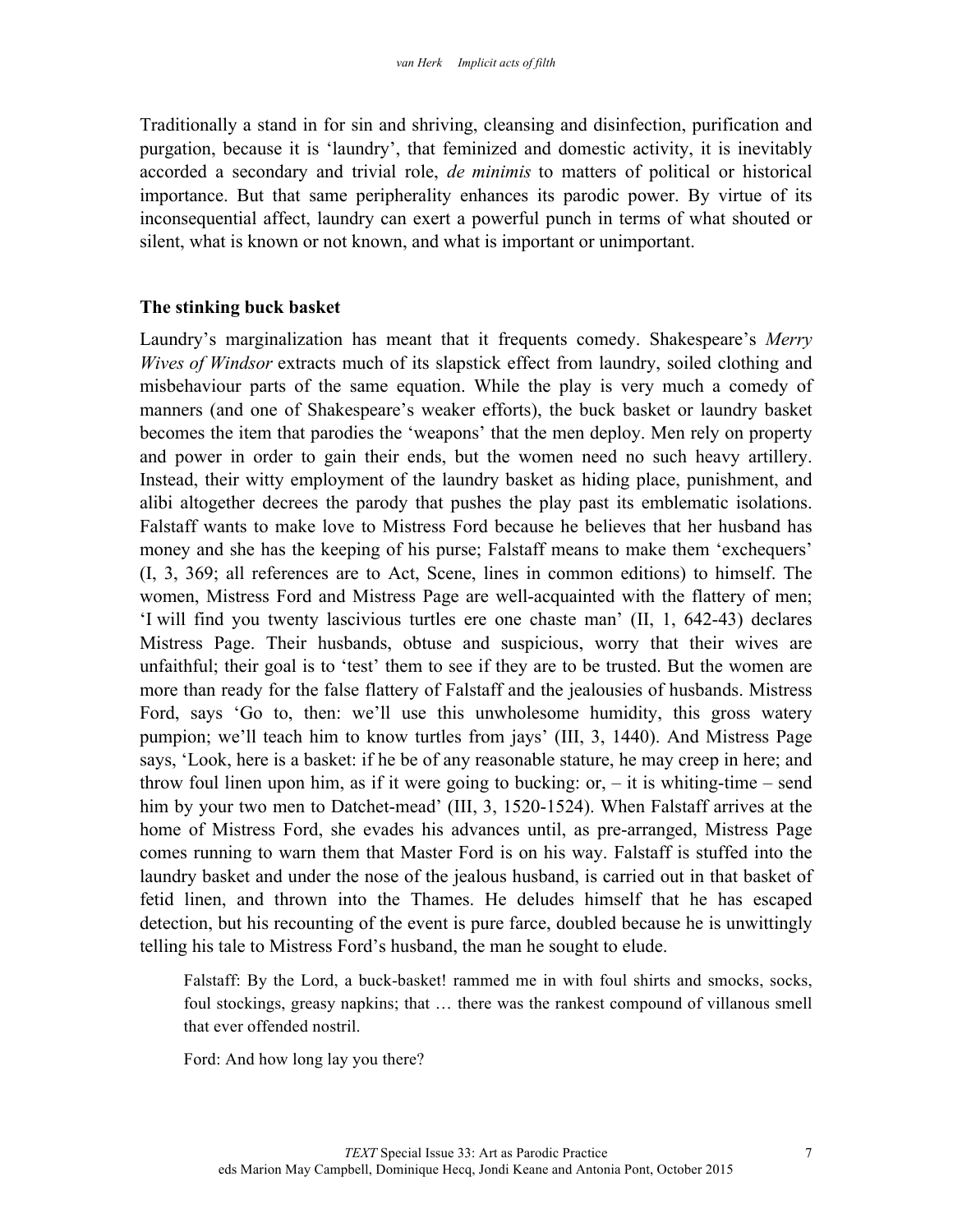Falstaff: Nay, you shall hear … what I have suffered to bring this woman to evil for your good. Being thus crammed in the basket, a couple of Ford's knaves, his hinds, were called forth by their mistress to carry me in the name of foul clothes to Datchet-lane: they took me on their shoulders; met the jealous knave their master in the door, who asked them once or twice what they had in their basket: I quaked for fear, lest the lunatic knave would have searched it; but fate, ordaining he should be a cuckold, held his hand. Well: on went he for a search, and away went I for foul clothes. But mark the sequel … I suffered the pangs of three several deaths; first, an intolerable fright, to be detected with a jealous rotten bellwether; next, to be compassed, like a good bilbo, in the circumference of a peck, hilt to point, heel to head; and then, to be stopped in, like a strong distillation, with stinking clothes that fretted in their own grease: think of that,  $-$  a man of my kidney,  $-$  think of that, – that am as subject to heat as butter; a man of continual dissolution and thaw: it was a miracle to scape suffocation. And in the height of this bath, when I was more than half stewed in grease, like a Dutch dish, to be thrown into the Thames, and cooled, glowing hot, in that surge, like a horse-shoe … (III, 5, 1827-1858)

Falstaff's humiliation, compressed together with foul linen, is both comedy and parody. In Foucauldian terms, the power and resistance of the Mistresses resides in what is washed and how, the accumulation of filth the best repository for importunate or jealous men. When Mistress Ford's husband begins rooting through the dirty linen in search of the man he is convinced is hiding there, she says drily, 'If you find a man there, he shall die a flea's death' (IV, 2, 2108). These women use dirty clothes to defend their positions, affirming their domestic authority and their competence as well as wreaking playful revenge, which re-balances the order of their domestic lives.

#### **Blood and Laundry**

It is a short step from the cleansing of clothing as a symbol of rectitude to money laundering, the process of making the proceeds of criminal activity appear legal. Those who commit crime may launder their intake themselves, but complicit bankers and accountants can provide 'Laundering services', an ironic connection to the eradication of filth. The link between laundry and violence persists, and the ironic task of cleaning amplifies this coupling. Witness its presence in the 1994 film *Pulp Fiction,* a movie that focuses around the contents and possession of a mysterious case that contains something precious. Having accidentally shot a man in their car, the two characters of Vincent and Jules must call in help in the form of a famous 'cleaner', Winston Wolf. Wolf, played by Harvey Keitel, instructs Vincent and Jules (in considerable detail) how to clean the inside of the car, which is coated with blood and brains. 'The cleaner' speaks to his role with clipped and business-like direction. 'You got a corpse in a car, minus a head, in a garage – take me to it.' He peers into the car and then they go back to the kitchen and he asks Jimmy, the homeowner, 'This looks to be a pretty domesticated house. That would lead me to believe that in the garage or under the sink you've got a bunch of cleaners and cleansers and shit like that.' When Jimmy agrees, Wolf tells Jules and Vincent, 'You two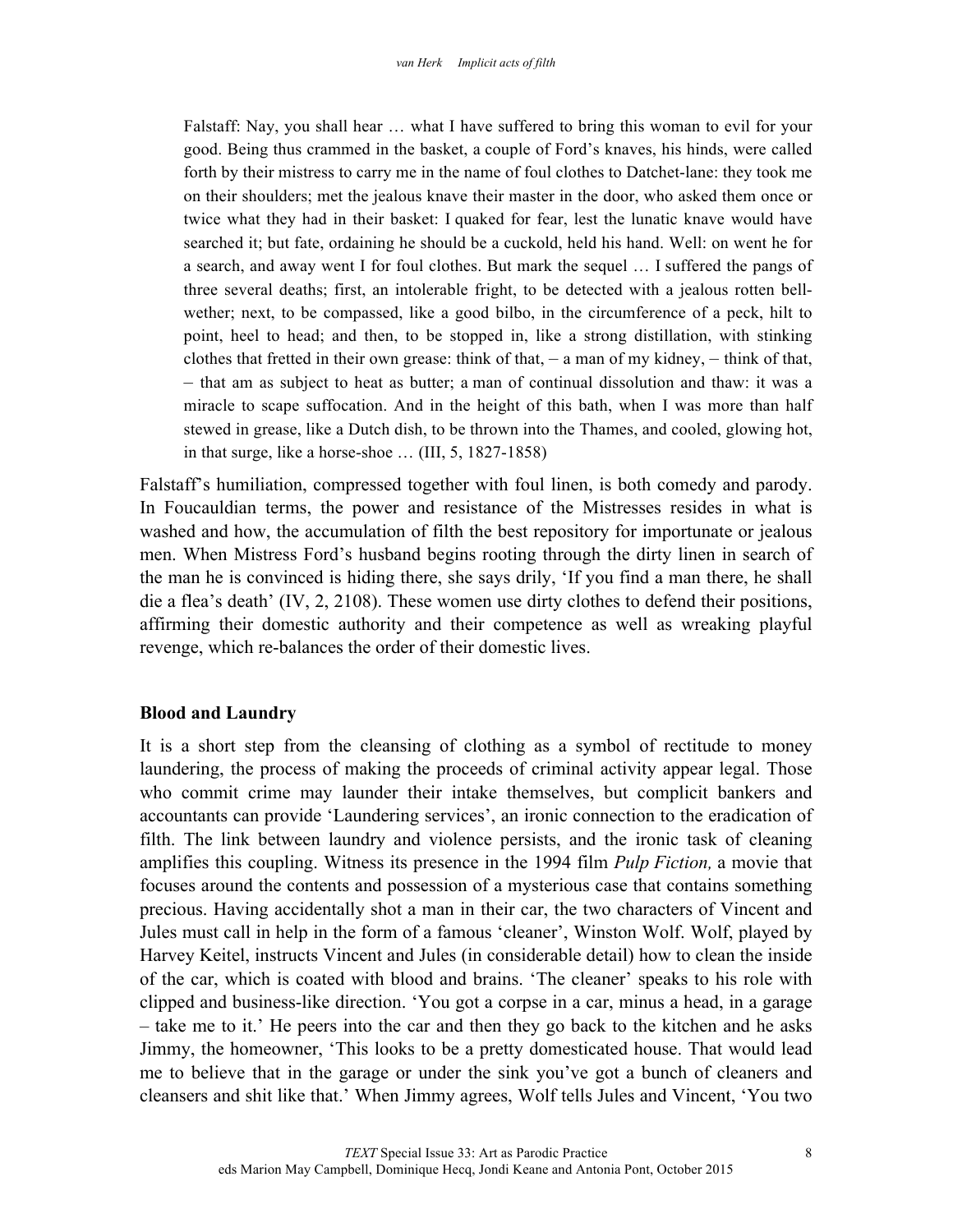fellows take those cleaning products and clean the inside of the car ... Get to work.' His 'domestic' instruction and his setting them to the task that he is a master of, a task they could have undertaken without his high-priced supervision, lampoons all criminal messes and clean-ups. And Jules and Vincent's scrubbing of the hateful mess spectrums parodic space, ironically commented on when Jules says about the splattered brains and blood (and implicitly about the movie itself), 'This is some fucked up repugnant shit.' Having completed their task, Wolf instructs them to take off their bloody clothes, and he launders them, hoses the men down with a high-pressure hose before dressing them in spare tshirts that make them look 'like a couple of dorks'. The inherent subtext of laundering crime and violence parodies the violent mess that death demonstrates.

Having been 'cleaned up', they go for breakfast, dressed as 'dorks', to a diner (where Jules makes his famous pork speech). The diner is held up by 'Honey Bunny and Pumpkin', a couple of gun-waving amateur gangsters, whose lovey-dovey talk to one another contrasts with their aggressive robbery of the patrons. When the robber comes up to where Jules sits, calmly waiting, he gets Jules to drop his wallet in a plastic garbage bag, and then demands, 'What's in the case?' 'My boss's dirty laundry', Jules responds. The thief sneers, 'Your boss makes you do his laundry?' 'When he wants it clean', Jules replies. 'Sounds like a shit job', the gun-toter replies, and Jules says, 'Funny, I've been thinkin' the same thing'. These circular references to laundry reflect the extent to which these characters parody bad guys and good, gangsters and innocents, philosophers and miscreants. Tarantino's desire in the movie is not plot and its complications but the trajectory of parody itself, resulting in a pastiche utilizing offensive elements of racism, homophobia, and sexism, mashing them together in a bricolage of random violence that lurks in ordinary places in the middle of the day. Tarantino, in effect, does his laundry, throwing the whites in with the darks, the delicates with the work clothes, and the baby with the video store clerk. The excess of *Pulp Fiction* satirizes iconic expectations of violence to the point where the viewer becomes nostalgic about the way violence was once presented, thus effecting a parody of the viewer's relationship to that violence. But Jules' laundry reference, which occurs at the end of the film, is entirely missed by theorists and critics. It is relegated to the 'what's in the briefcase?' question, vaguely answered by the golden glow that suggests gold, and related to laundering money. But the glow that emanates from the briefcase is of course the best aid to clean linen, the disinfecting effect of sunlight, a light that shines past the darkness that pervades the film. And while laundry is not given its own monologue, it serves as parodic trajectory. Laundry, at the end of the day, will be what gangsters and small time hoodlums do when they return to their domestic worlds, when they, like Tarantino himself, playing the domesticated Jimmy, employ those 'household cleaners'. The movie's usurpation of linearity is a key aspect of its success, but the focus on food and foot rubs distracts the viewer from the most interesting gesture, laundry and the hyper-real over-writing the unlikely real.

The parodic exercise of laundry can bestow on extreme violence a tender reverberation. Witness the 2012 fan film, *The Punisher: Dirty Laundry*. Thomas Jane, who plays Frank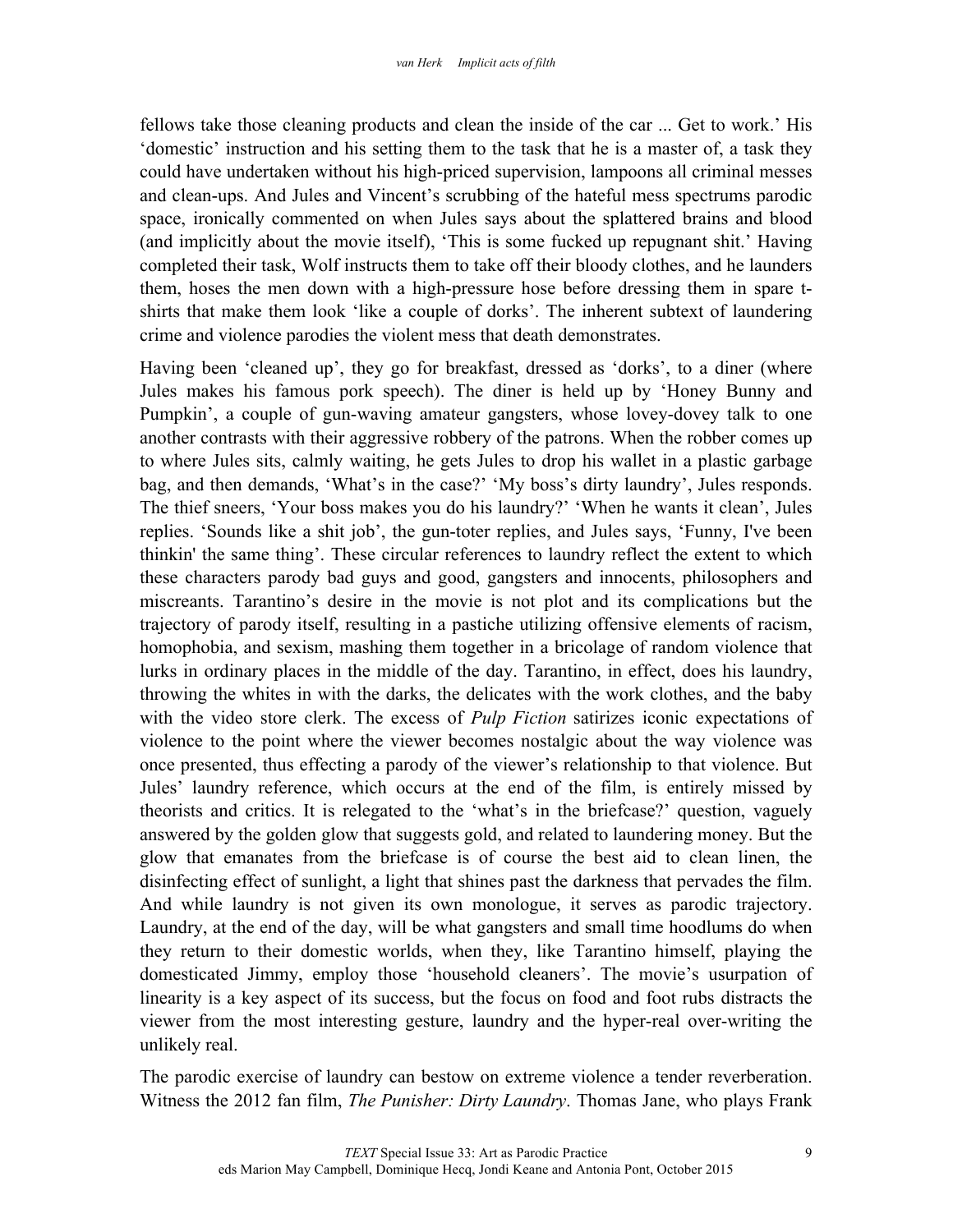Castle, the Punisher, made the vignette independently as a nod to the fans and friends of the comic franchise. Jane re-visits his role as a vigilante at the same time as he does his laundry, the two activities simultaneous, but the tension between them enabling crosscommentary. As the short film opens, Frank Castle awakens from the shreds of a nightmare in the back of his van in a derelict neighbourhood. He gets up, takes his plastic laundry basket across the street to a Coin Laundry, while a street gang harasses three prostitutes before the leader drags one of them into a back alley and rapes her. Despite hearing screams in the distance, Frank ignores them and places his laundry in a washing machine (or is it a dryer? – has he been driving around with wet laundry?), and patiently inserts coins. He reads a magazine, watches his clothes tumbling. Meanwhile, a young boy named DeShawn walks past, and is set upon by the gang, who want him to sell drugs for them. The boy refuses and the gang members threaten and beat him. All this Frank appears to ignore.

Finally, he exits the coin laundry, and crossing the street, encounters the leader, who asks him, 'What the fuck you doing here?' Frank answers, 'Laundry'. The gangster shows Frank that he is carrying a gun and asks, 'Do you like breathing?' to which Frank replies, 'Usually', and continues without incident. In the liquor store, a handicapped clerk tells him that a couple of years ago, he tried to interfere in a similarly violent situation and wound up in a wheelchair for confronting the gang. Frank pays for a chocolate drink, and then buys a quart of Jack Daniel's whiskey. He walks out of the liquor store and uses the square heavy bottle to subdue the gang members, breaking bones and slashing throats one after another, spilling blood in an effortless choreography of violence that beggars belief. After killing them all, he breaks the leader's arm and legs, then standing above the thug's incapacitated body, asks him if he knows the difference between justice and punishment, and pours the whiskey (from the strangely unbroken bottle) all over him. Frank pulls out a lighter, flicks it to flame, and tenderly places it on the ground at the feet of the downed and grovelling thug before returning to the laundry, where he resumes watching his clothes tumbling.

The battered and raped prostitute returns to the scene. She picks up the lighter and despite his whispered 'I'm sorry', sets the gang leader on fire. Ignoring the fire, Frank carries his laundry basket and clothes back to his van. DeShawn, the boy, approaches him, and says, 'Hey Mister, you dropped this', holding out a black t-shirt, but Frank tells him to keep it, saying, 'It's got a hole in it anyway.' Frank drives off and the boy unfolds the shirt to reveal the Punisher symbol.

Filmed independent of Marvel, who own the imprint, the conflict mirrors the bloodshed inherent in the Punisher mode, complete with the POW! WHAM! effect of comics. But the brutal violence, the focus for most viewers, performs an alternative choreography to the frame of Frank simply doing his laundry, complete with a plastic laundry basket, and all the innocuous gestures of a person's connection to clothing. While the ferocity it parodies, especially in light of Frank's unlikely subduing of five or six men, focuses the viewer's attention, that same violence is undercut by the hero's performing the domestic ritual of cleaning his clothes. The most obvious interpretation of this juxtaposition would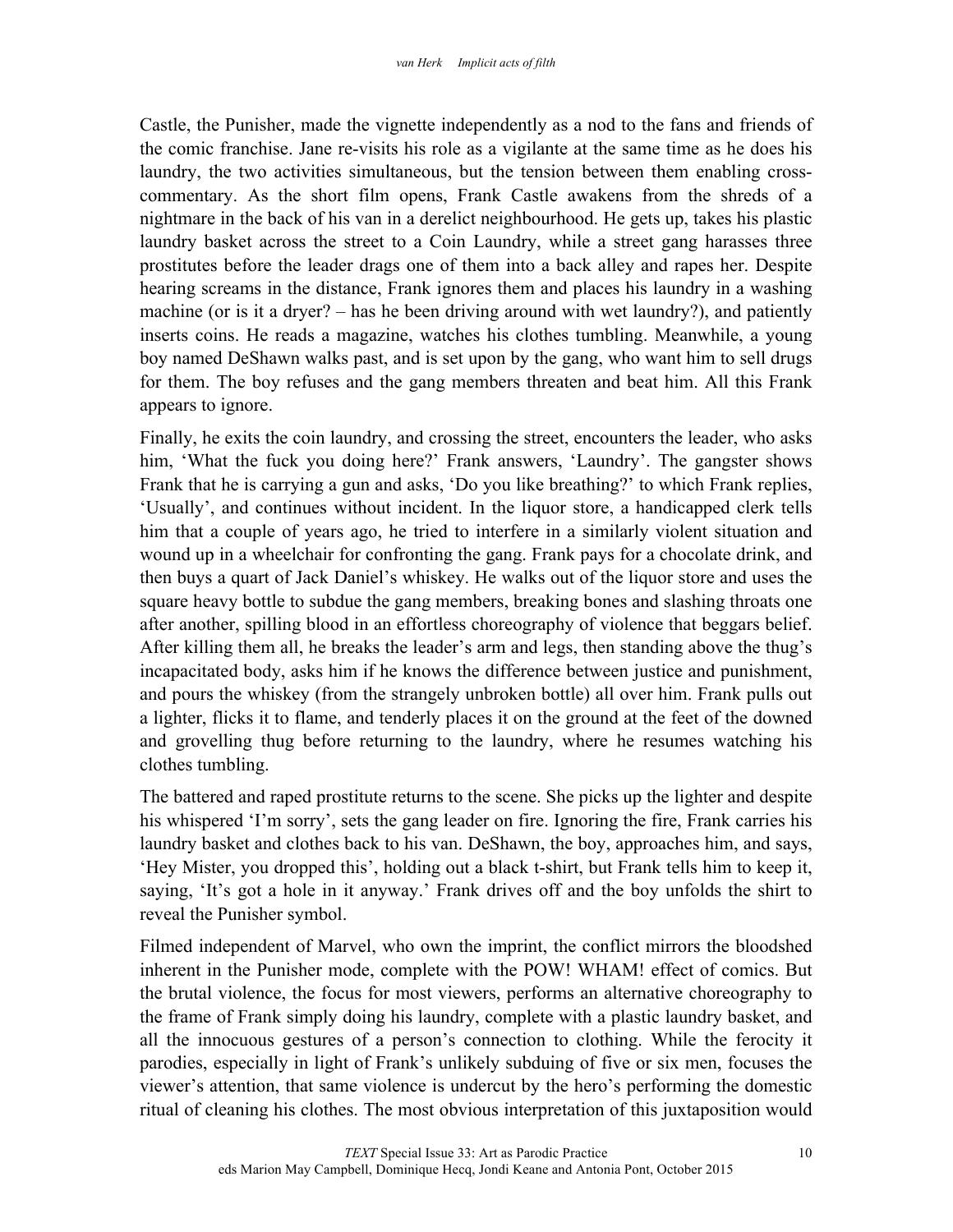be that the laundry symbolizes Frank's 'cleansing' of the foulness of the gang's control over the neighbourhood, but the metaphor is not so simple in its equation. Laundry is a chassis for the disturbing disorder on the street, and while it appears to purport Frank's innocence, in fact it implies that his own violence (worse than the gang's) is carried along with his dirty laundry. When he loads the basket of clean clothes into the back of his van and drives away, he enacts an escape from his own culpability. Although naïve audiences will read him as a righteous avenger, his cold fury is more frightening than that of the gang because he has eradicated the traces of his own bloody deeds. The interpolations of one kind of 'filth' with another blur the distinctions of 'justice' and 'punishment' as key measures of 'rightness' and thus effectively parody both.

# **The laundress cometh**

As Giroux points out, parody enables the politics of transgression, and nowhere is transgression so coded as in the performance of laundry as metaphor and mythology. Contemporary parody's scuffle with the distinction 'between elite culture and the culture of everyday life' (1993: 462) is particularly relevant to laundry, which has no connection to 'elite' cultural performance in any sense, and thus decries its own utilization as a device peripheral but central in terms of its suggestive power. And if parody treats all cultural forms as potential tests, it also includes in that testing the 'spheres of the everyday that are often excluded from the realm of political analysis and pedagogical legitimation. In this case the field of political contestation ... includes the family, mass and popular culture, the sphere of sexuality, and the terrain of the refused and forgotten' (1993: 462). While commonly a resort or vehicle, laundry does occupy the terrain of the refused and forgotten, or more directly, the realm of the useful but invisible. With laundry's aim to expunge smut and dirt, its complicity with its own erasability makes the parodic potential of cleanliness and its achievement a metaphorical transformation that speaks to a silenced but vociferous space.

And so, beware the washerwoman in the corner of the text. The laundry basket on her hip is filled with more than soiled shirts and underwear. It contains foul matter, grime and slime and smut, the stew and ordure of sweat and effluent, the sleaze and sludge that cannot be erased with any measure of hot water and soap, bleach and bluing. She sings with the potential of disruption and mockery, the 'constructive misrepresentation' (Herman 1993: 171) available to a signifier both innocent and lewd, inconsequential and yet profound. Laundry may parody itself, but it also parodies our blind refusal of its corporeal and satiric significance.

#### **Works cited**

Appel, Alfred Jr. 1967 'An interview with Vladimir Nabokov' *Wisconsin Studies in Contemporary Literature* VIII (2): 127-52

Atwood, Margaret 1996 *Alias Grace,* Toronto: McClelland and Stewart